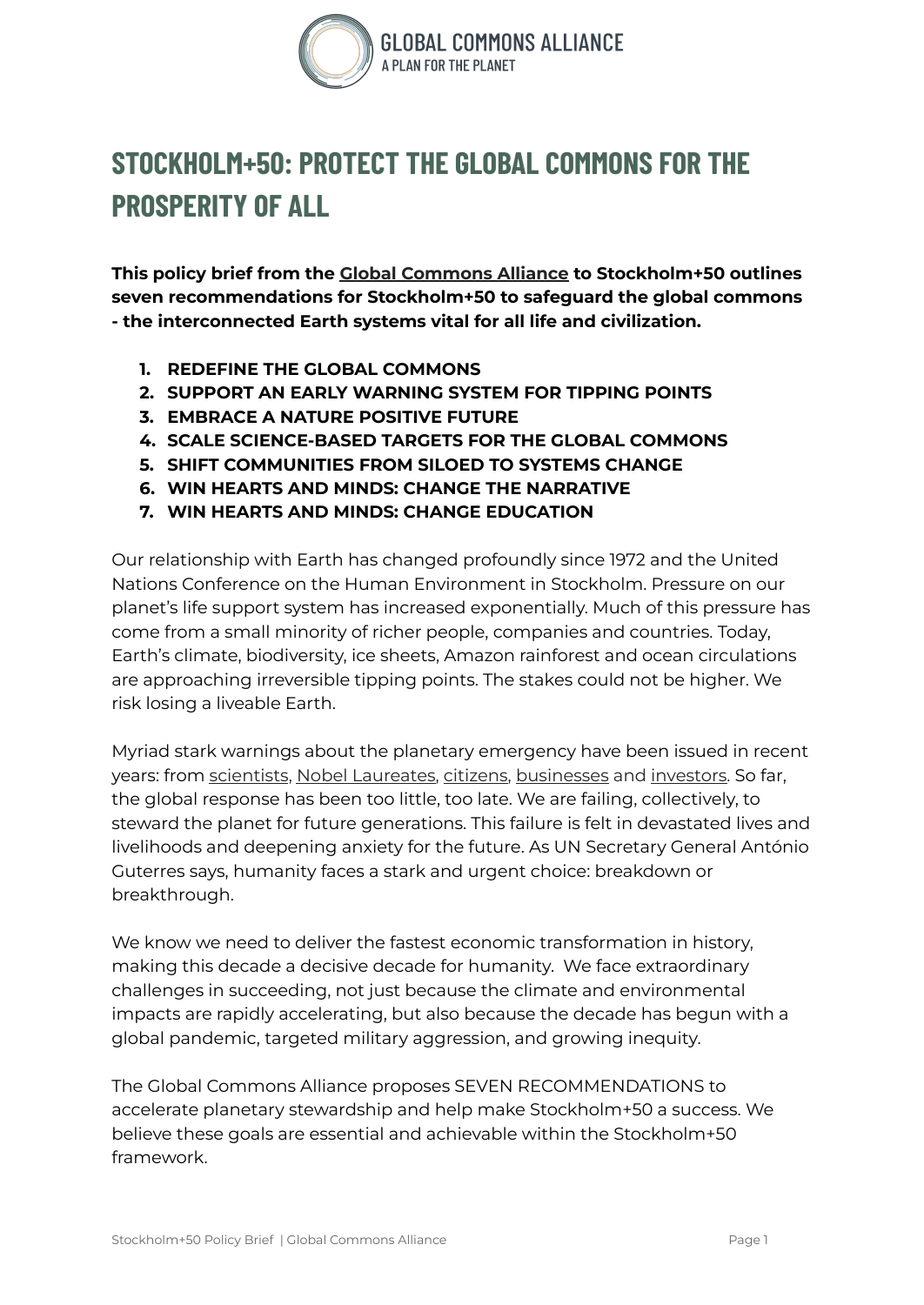

#### **1. REDEFINE THE GLOBAL COMMONS**

**The global commons must be redefined for the Anthropocene. Stockholm+50 is an important moment to define a stable and resilient Earth as a global commons.**

Protection of the global commons is guided by two [principles](https://www.un.org/en/development/desa/policy/untaskteam_undf/thinkpieces/24_thinkpiece_global_governance.pdf): the principle of the common heritage of humanity, and the principle of common (but differentiated) responsibilities.

Historically, international law identifies four global commons: the High Seas, the atmosphere, Antarctica and outer space. These are domains beyond the jurisdiction of any one country to which all have access, in theory at least.

But since 1972, scientists have proposed Earth has entered a new geological epoch: the [Anthropocene.](https://www.nature.com/articles/415023a) Humans are now the prime driver of [change](https://journals.sagepub.com/doi/10.1177/2053019614564785) of Earth's interconnected systems, including climate, freshwater, oceans, biodiversity and the ice sheets. A scientific paradigm shift in how we understand humans' relationship with Earth has added to the great wealth of indigenous knowledge to show how these systems function as our life support. These systems are the foundations of a stable and resilient planet, which is fundamental prerequisite for civilization to prosper and thrive. Human civilizations have thrived during the remarkably stable and resilient phase of the Earth system over the past 10,000 years (since we left the last Ice Age). Evidence indicates that without large-scale interference, this phase could have been expected to continue for a further 50,000 years.

In 2009, researchers identified nine planetary [boundaries](https://www.stockholmresilience.org/research/planetary-boundaries/the-nine-planetary-boundaries.html) that keep Earth in a relatively stable state. Since then, scientific understanding of vulnerabilities in the Earth system has increased tremendously. The recent Intergovernmental Panel on Climate Change report [\(Assessment](https://www.ipcc.ch/report/ar6/wg1/) Report 6) included mapping of fifteen known systems which have the potential to cross climate tipping points . We have ample evidence now that critical parts of our life support system are at risk of crossing abrupt and/or irreversible tipping points, condemning future generations to global-scale environmental disruption lasting centuries or millennia. The West Antarctic and Greenland ice sheets, the Amazon rainforest and the Atlantic ocean circulation are some of the systems already undergoing [unprecedented](https://www.nature.com/articles/d41586-019-03595-0) changes. Without immediate action, the risk of crossing dangerous tipping points on Earth rises dramatically.

The scientific conclusion is that the stable state of the Earth system is at risk.

The stable state of Earth is a common heritage of humanity and a common responsibility for all nations.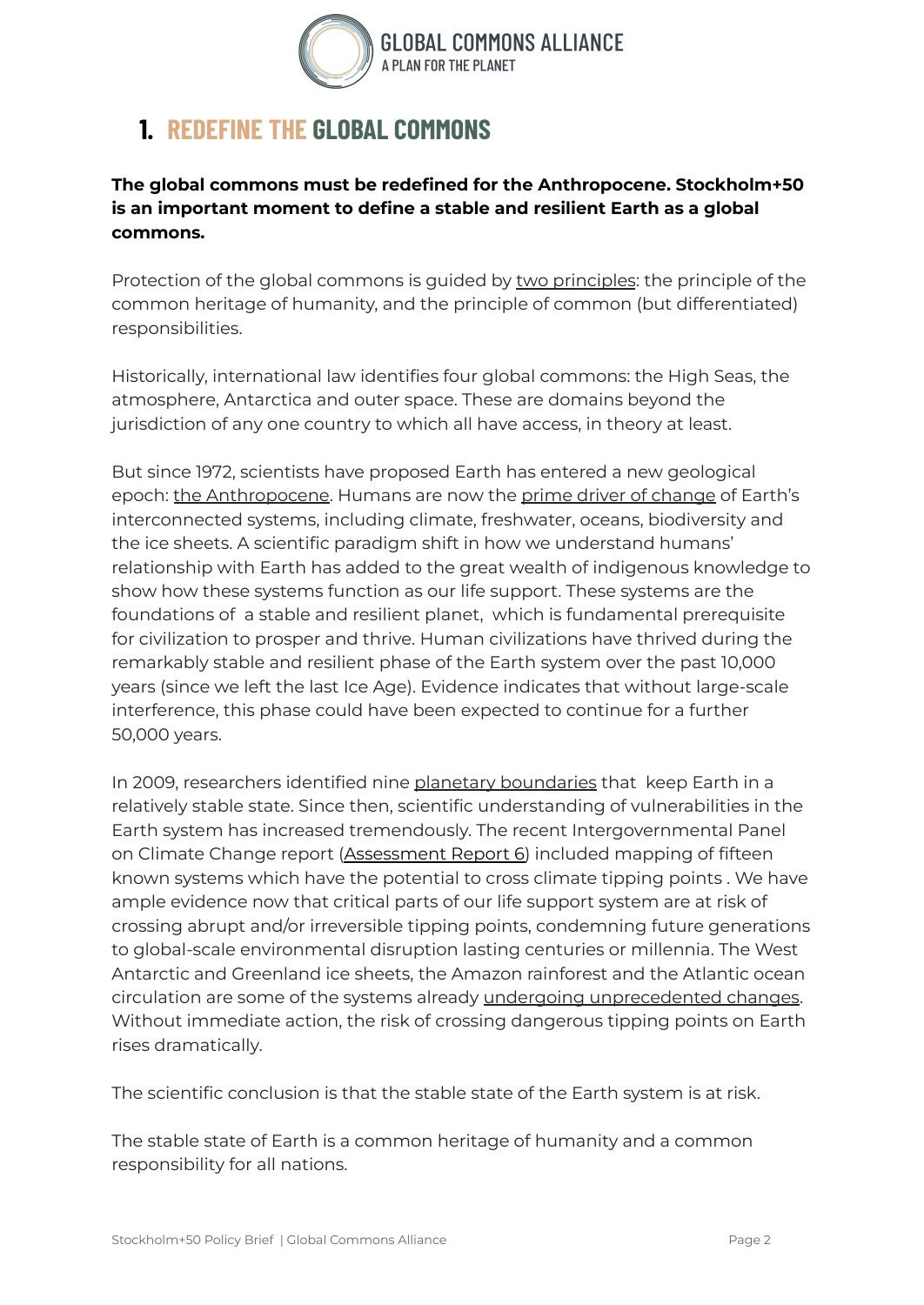

Now that we are so deep into the Anthropocene, the global commons can no longer be just "the systems *we all share* beyond national jurisdictions". The global commons must also include all the natural systems on Earth that *we all depend on*, irrespective of where they are located, because they regulate the state of the planet, and thus the basic liveability of any given location on Earth. Every generation has the right to a liveable planet. Therefore, these intricately interwoven Earth systems should be [designated](http://pure.iiasa.ac.at/id/eprint/14003/) as a global commons.

#### **2. SUPPORT AN EARLY WARNING SYSTEM FOR TIPPING POINTS**

**Stockholm+50 is a critical moment to support the need for an early warning system for Earth's tipping points and commit to identifying safe and just boundaries for people and planet.**

Internationally coordinated research is urgently needed to help governments, businesses and investors understand how to effectively protect the global commons. Some building blocks are in place but greater international support is needed.

In 2022/2023, the Earth Commission, part of the Global Commons Alliance, will publish a peer reviewed international assessment to provide the first scientific framework defining safe and just boundaries and just transformation for people and planet. The Earth Commission assessment will identify the key global commons that are essential for a stable Earth and the safeguards needed to avoid crossing irreversible tipping points.

Building on this, we recommend an ambitious international scientific programme to identify tipping point risks and just solutions to protect the global commons in perpetuity.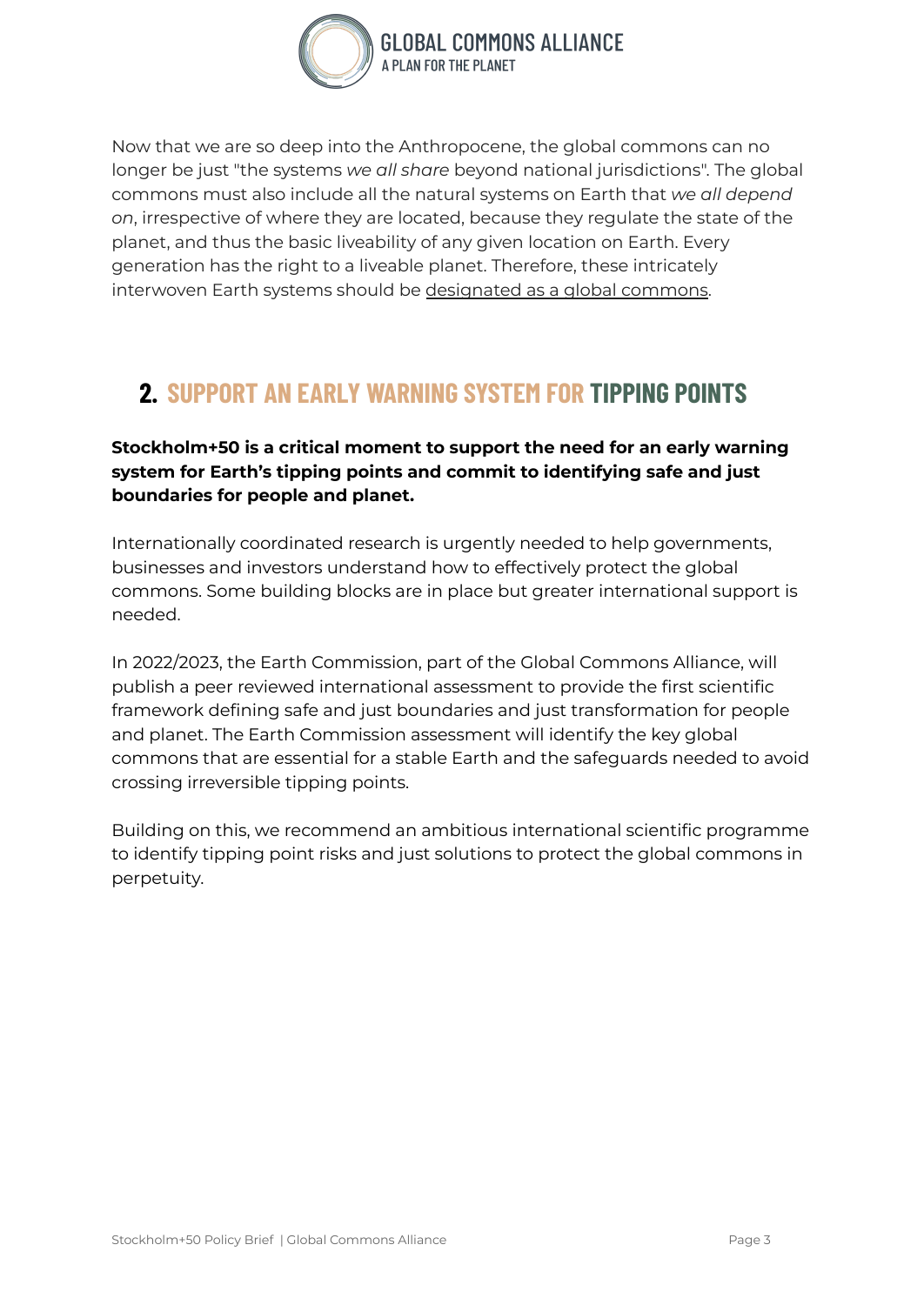

# **3. EMBRACE A NATURE POSITIVE FUTURE**

#### **Stockholm+50 can call on the world to embrace and accelerate necessary urgent action across societies to halt and reverse biodiversity loss and achieve a nature positive world by 2030, and biosphere recovery by 2050.**

The Stockholm+50 conference is a significant moment to remind the world of the interconnected nature of our social, economic and ecological crises and their solutions, and to catalyze urgent action at scale to protect the global commons in a way that is just and fair. This is a moment to support, amplify and accelerate the ongoing Nature Positive campaigns to halt and reverse the destruction of nature by 2030 - while ensuring the capacity of ecosystems to meet the needs of people with a full recovery of a resilient biosphere by 2050.

### **4. SCALE SCIENCE-BASED TARGETS FOR THE GLOBAL COMMONS**

#### **Stockholm+50 can support the adoption and scaling of science-based targets for all global commons among nations, companies and cities. This must be accompanied by adequate accountability mechanisms.**

The business and finance sectors have already established initial science-based targets for climate. Scientific advances in recent years means it is now possible (or will be within 1-3 years) to identify science-based targets, relevant for companies and cities, for all global commons including biodiversity and freshwater. In 2022, the Science Based Targets Network will release one of the first global commons' targets for companies - a science-based target for freshwater.

International support is urgently needed to scale the adoption of science based targets for all global commons among governments, businesses and cities. Allocating such targets among different actors would be best built on principles of equity and justice in order to ensure that the sum total of pressures on the global commons does not exceed safe and just boundaries. This must be accompanied by adequate monitoring and accountability systems. To that end, over one hundred organizations with expertise in data and standards setting, finance, benchmarking, campaigns and regulation are working together via the GCA Accountability Accelerator to build an architecture and system of accountability that supports companies and also holds them responsible for science-based targets for nature and broader environmental performance.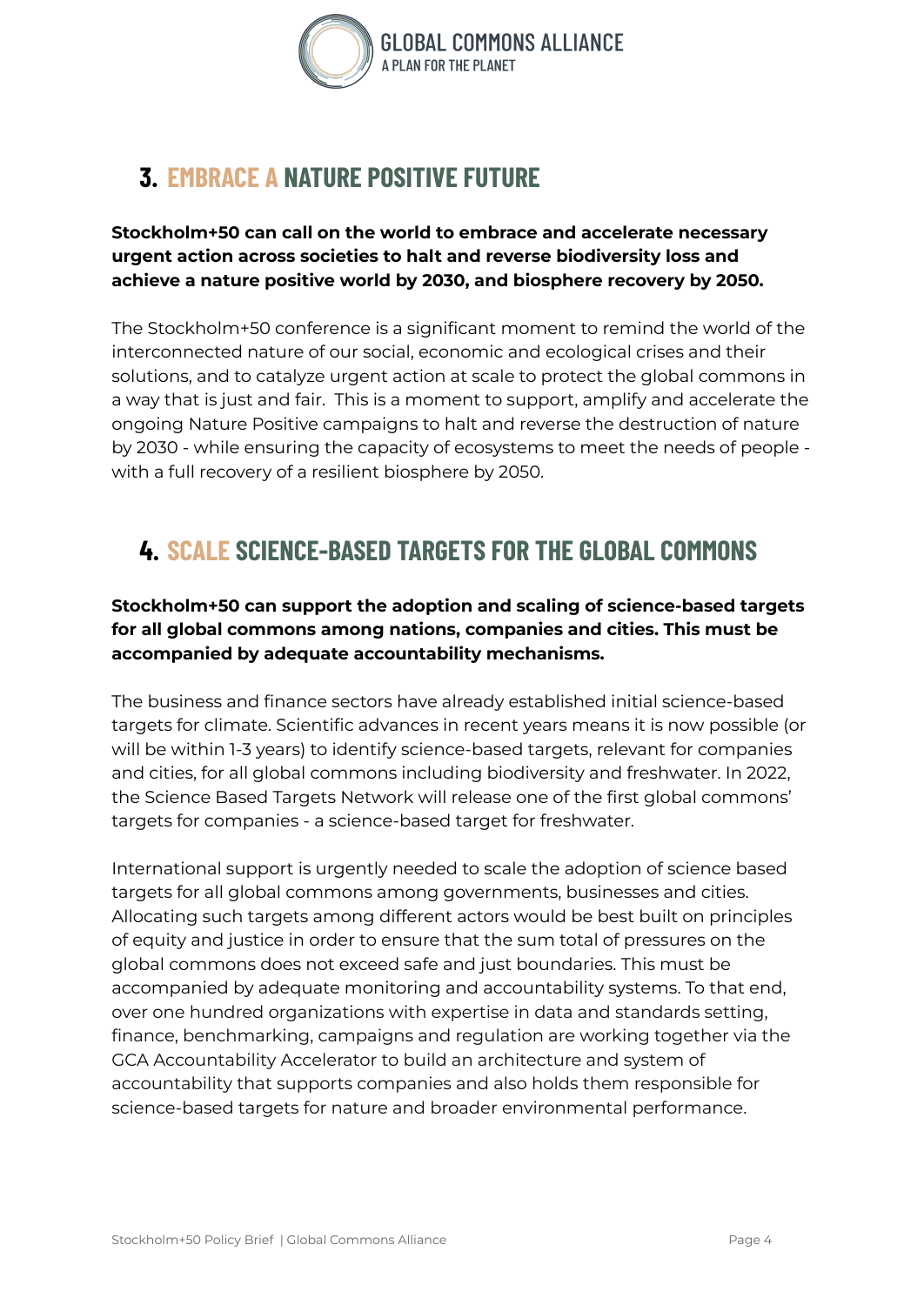

#### **5. SHIFT COMMUNITIES FROM SILOED TO SYSTEMS CHANGE**

**Protecting the global commons requires systemic, not siloed, change in all sectors. Stockholm+50 can mark the end of a siloed approach to solving the climate, environmental and social crises, and acknowledge the interconnected nature of the necessary work ahead.**

Prosperity for all on a stable planet requires a holistic view, systems thinking, a deep understanding of the drivers of environmental damage and vulnerability and the barriers that prevent transformation. Moving onto the better path will not be possible through incremental shifts in policy and behavior. Achieving net zero emissions by mid-century and shifting to a nature positive path, while delivering on the Sustainable Development Goals, requires transformations across all major economic systems: energy, transportation, the built environment, food and land-use, manufacturing, finance, and consumption, to name a few.

These transformations must scale together in a joined up manner. Each system is connected with another in a multitude of ways and will generally necessitate government, corporate, and citizen engagement to overcome entrenched and vested interests in the existing system and the status quo siloed approach. This will require massive reallocation of capital, technological progress, fair and equitable policy changes, including reforming the hundreds of trillions of dollars in environmentally harmful subsidies currently allocated to agriculture, construction, forestry, fossil fuels, marine capture fisheries, transport and water. We will also need to phase out the use of certain resources - such as fossil fuels and assets, whose collective value is several hundred trillion dollars today.

The Global Commons Alliance's Systems Change Lab will provide policymakers with data and insights to drive fair and equitable systems change at scale and can support the Stockholm+50 agenda. It has three functions: monitoring progress made across 50 required transformations; distilling a rapidly evolving understanding of what constitutes and promotes systems change, and identifying critical gaps and mobilizing support for coalitions as they take action to deliver a more sustainable, equitable future.

We encourage Stockholm+50 to embrace and mainstream a systemic view towards driving the necessary transformations and recognize the role of key drivers that dictate the challenges we face today.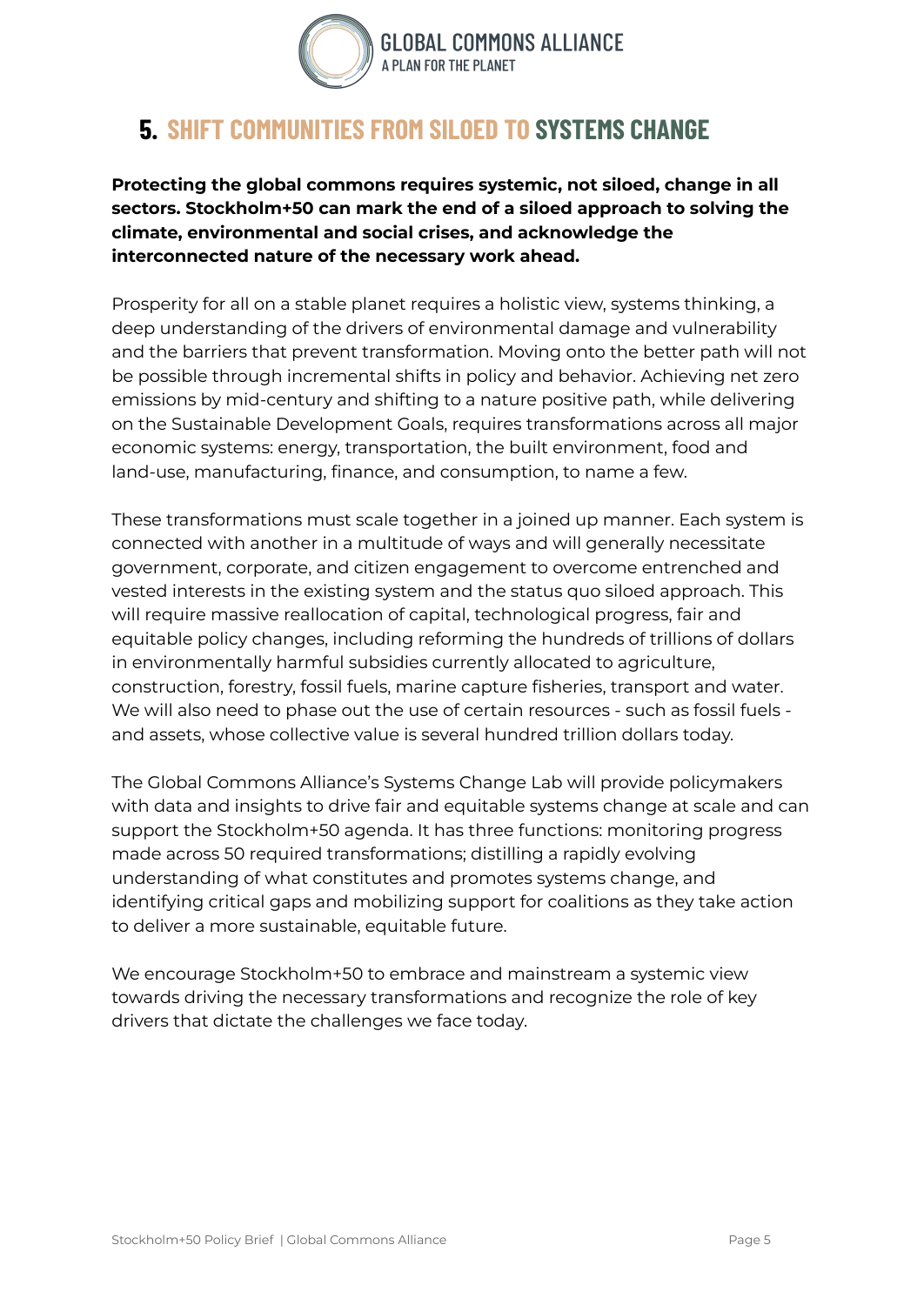

### **6. WIN HEARTS AND MINDS (1): CHANGE THE NARRATIVE**

**Change the narrative. Stockholm+50 is a moment to launch major collaborations with large media companies that bring together artists, writers and other creatives to tell the story of the global commons.**

This is a decisive decade for humanity. Decisions about how we protect the global commons made this decade will have implications for life on Earth for centuries and millennia from now.

Five decades of economic growth has not led to greater economic security for the majority. The Stockholm+50 international meeting comes as humanity reaches a civilisational transition point. It also comes with a complex backdrop: about half the world lives on less than \$5,50 per day; the devastating COVID-19 pandemic is ongoing; terrorism is on the rise in sub-Saharan Africa Middle East and North Africa, and Afganistan; Russia has invaded Ukraine and most of the critical information about the destabilization of Earth's systems is hidden behind paywalls and not accessible for the vast majority of people.

All these factors have opened up the political and cultural space for a new narrative around valuing our common home and future.

We recommend Stockholm+50 launches a major collaboration bringing together artists, writers, film-makers and TV producers, musicians and influencers to connect with concepts like Nature Positive, the global commons, and a safe and just future, to inspire, entertain and educate people to respond to the crises in a urgent and just manner.

# **7. WIN HEARTS AND MINDS (2): EDUCATION**

**Stockholm+50 is a moment to challenge education systems to give the next generation a new worldview and the right tools to accelerate systems change that truly values our future on Earth.**

Education systems are failing the next generation who will face more disruption than this generation and who will have to drive profound transformation of the global economy. How can we expect the system to change if people have the same worldview as this generation and the one before that? We recommend launching a new initiative for all undergraduates to leave education with a new world view: valuing our common future. With the right level of ambition, this could be operational within one year, globally.